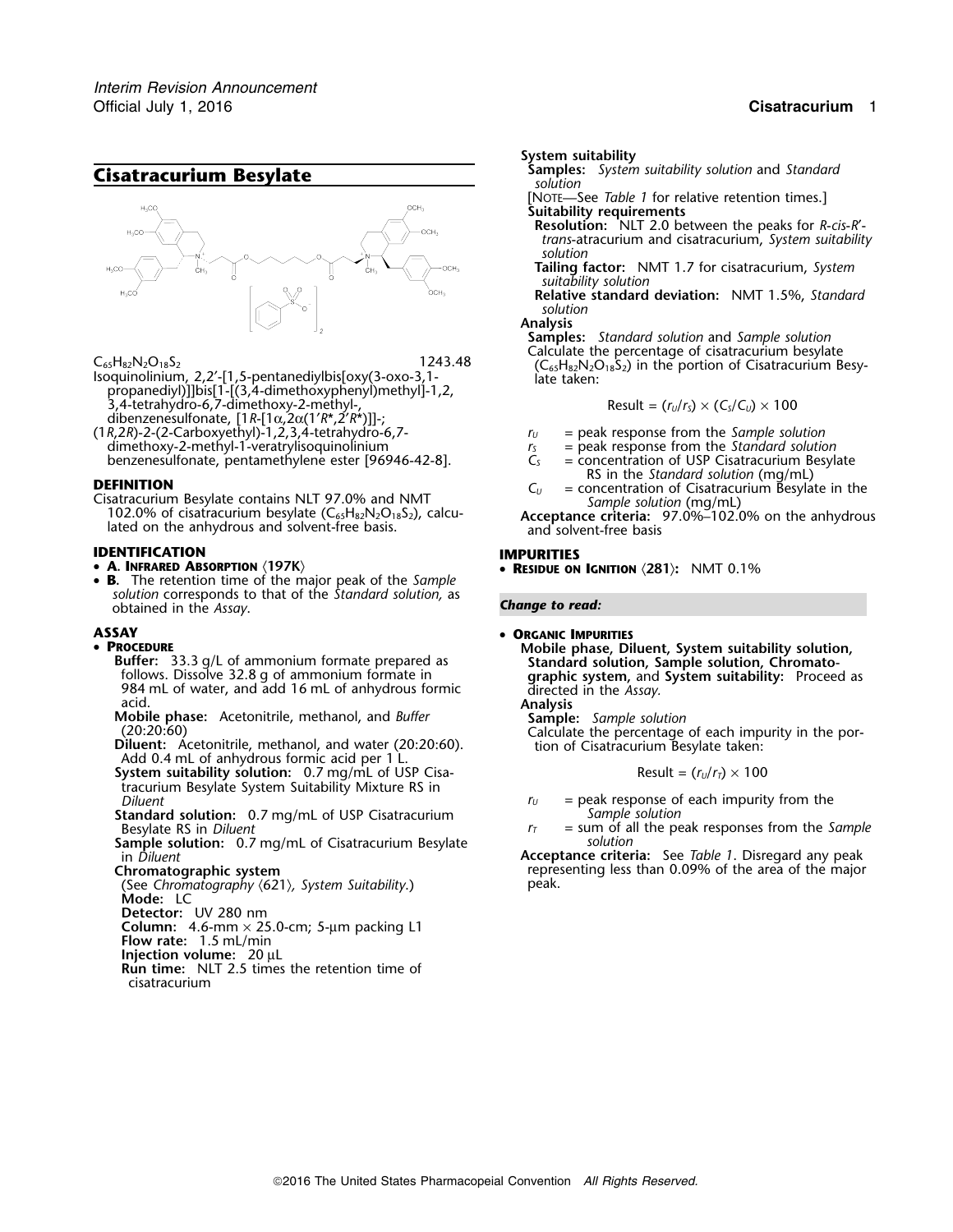| <b>Name</b>                              | <b>Relative</b><br><b>Retention</b><br>Time | Acceptance<br>Criteria,<br>NMT $(%)$ | benzenesulfonate from Standard stock solution B<br>bile phase<br>Sample solution: Nominally 0.2 g/mL of Cisatra |
|------------------------------------------|---------------------------------------------|--------------------------------------|-----------------------------------------------------------------------------------------------------------------|
| <b>Benzenesulfonic acide</b> (IRA 1.     |                                             |                                      | Besylate in Mobile phase prepared as follows. Tra                                                               |
| lul-2016) $^a$                           | 0.10                                        |                                      | 1.0 g of Cisatracurium Besylate into a suitable                                                                 |
| cis-Quaternary acid <sup>b</sup>         | 0.14                                        | 0.2                                  | separator. Immediately add 25 µL of Internal stai<br>solution, and dissolve the contents in 25 mL of w          |
| $(R)$ -N-Methyllaudanosinec              | 0.16                                        | 0.2                                  | using vigorous shaking. Add 25 mL of ethyl acet                                                                 |
| $(R)$ -Laudanosine <sup>d</sup>          | 0.20                                        | 0.6                                  | and shake vigorously for 2 min. Allow the phase                                                                 |
| cis-Quaternary methyl                    |                                             |                                      | separate until the aqueous layer is clear and for                                                               |
| estere                                   | 0.23                                        | 0.4                                  | h. Evaporate the organic layer to dryness in a cu                                                               |
| cis-Quaternary alcoholf                  | 0.29                                        | 0.5                                  | of air. Dissolve the residue in 5.0 mL of Mobile p                                                              |
| R-trans-R'-trans-Atracurium <sup>9</sup> | 0.74                                        | 0.2                                  | by sonication and gentle swirling.                                                                              |
| R-cis-R'-trans-Atracuriumh               | 0.87                                        | 0.8                                  | Chromatographic system                                                                                          |
| Cisatracurium                            | 1.0                                         |                                      | (See Chromatography ⟨621⟩, System Suitability.)<br>Mode: LC                                                     |
| trans-Monoquaternary                     |                                             |                                      | Detector: UV 214 nm                                                                                             |
| compound                                 | 1.17                                        | 0.5                                  | Column: 4.6-mm $\times$ 25.0-cm; 5-µm packing L1                                                                |
| trans-Monoacrylate                       | 1.28                                        | 0.5                                  | Flow rate: 1 mL/min                                                                                             |
| cis-Monoquaternary                       |                                             |                                      | Injection volume: $20 \mu L$                                                                                    |
| compound <sup>k</sup>                    | 1.39                                        | 0.7                                  | <b>Run time:</b> 5 times the retention time of methy                                                            |
| cis-cis-Triester analogl                 | 1.46                                        | 0.4                                  | benzenesulfonate                                                                                                |
| cis-Monoacrylate <sup>m</sup>            | 1.56                                        | 1.0                                  | System suitability                                                                                              |
| Any individual unspecified               |                                             |                                      | <b>Sample:</b> Standard solution<br><b>Suitability requirements</b>                                             |
| impurity                                 |                                             | 0.1                                  | <b>Resolution:</b> NLT 3.0 between methyl                                                                       |
| Total impurities                         |                                             | 3.0                                  | benzenesulfonate and methyl p-toluenesulfona                                                                    |
|                                          |                                             |                                      |                                                                                                                 |

<sup>a</sup> This peak is due to the counterion and is not to be reported or included in total impurities.

b .(1*R*,2*R*)-2-(2-Carboxyethyl)-1,2,3,4-tetrahydro-6,7-dimethoxy-2-methyl- **Analysis** 1-veratrylisoquinolinium. •. •

.(*R*)-1,2,3,4-Tetrahydro-6,7-dimethoxy-2,2-dimethyl-1-veratrylisoquinolini- Calculate the concentration of methyl um. •. • (IRA 1-Jul-2016)

(1, *P, 2, P, 1, Calarystice of a . 1 calarystice of a . 1 calarystic methoxycarbonyl)ethyl]-<br>
2-methyl-1-veratrylisoquinolinium. ● <sub>(RA 1-Jul-2016)</sub><br>2-methyl-1-veratrylisoquinolinium. ● (RA 1-Jul-2016)* 

 $F(1R, 2R)$ -1, 2,3,4-Tetrahydro-2-(9-hydroxy-3-oxo-4-oxanonyl)-6,7-<br>
dimethoxy-2-methyl-1-veratrylisoquinolinium.  $\bullet$ <sub>0(RA</sub> 1<sub>3</sub>u-2016)

g(1R,1'R,2'S,2'S)-2,2'-(3,11-Dioxo-4,10-dioxatridecamethylene)bis(1,2,3,4-<br>tetrahydro-6,7-dimethoxy-2-methyl-1-veratrylisoquinolinium).  $\bullet$  <sub>ORA 1-jul-</sub> for the internal standard from the *Sample* 

2016) *solution* h .(1*R*,1′*R*,2*R*,2′*S*)-2,2′-(3,11-Dioxo-4,10-dioxatridecamethylene)bis(1,2,3,4- *<sup>R</sup><sup>S</sup>* = peak height ratio of methyl benzenesulfonate tetrahydro-6,7-dimethoxy-2-methyl-1-veratrylisoquinolinium). •. •

i (1*R*,1′*R,2S*)-2-Methyl-2,2′-(3,11-dioxo-4,10-dioxatridecamethylene)bis(1, *solution*<br>2,3,4-tetrahydro-6,7-dimethoxy-1-veratrylisoquinolinium). ● <sub>(ℝ4 1-Ju</sub>,2016) C<sub>S</sub> = **concentr** j .(1*R*,2*S*)-2-(3,11-Dioxo-4,10-dioxa-12-tridecenyl)-(1,2,3,4-tetrahydro-6,7- the *Standard solution* (µg/mL) dimethoxy-2-methyl-1-veratrylisoquinolinium). •. •

k (1*R*,1'*R,2R*)-2-Methyl-2,2'-(3,11-dioxo-4,10-dioxatridecamethylene)bis(1,<br>2,3,4-tetrahydro-6,7-dimethoxy-1-veratrylisoquinolinium). • <sub>(RA 1-Jul-2016)</sub> Acce**ntance criteria:** NMT 10 npm l .(1*R*,1′*R*,2*R*,2′*R*)-2,2′-(3,7,15-Trioxo-4,8,14-trioxa-

heptadecamethylene)bis(1,2,3,4-tetrahydro-6,7-dimethoxy-2-methyl-1- **SPECIFIC TESTS** veratrylisoquinolinium). •. • (IRA 1-Jul-2016)

m (1*R,2R*)-2-(3,11-Dioxo-4,10-dioxa-12-tridecenyl)-(1,2,3,4-tetrahydro-6,7-<br>dimethoxy-2-methyl-1-veratrylisoquinolinium). ●● <sub>(IRA 1-Jul-2016)</sub>

### • LIMIT OF METHYL BENZENESULFONATE

**LOLLY IMIT OF MITHYL BENZENESULFONATE** lated on the anhydrous and solvent-free basis [NOTE—Prepare the solutions immediately before use. Methyl benzenesulfonate is slowly hydrolyzed in aque-<br>ous solutions.]

**Mobile phase:** Acetonitrile and water (45:55) **Internal standard solution:** 1.2 mg/mL of methyl *p*- **•.**• **<sup>P</sup>H** 〈**791**〉

**Standard stock solution A:** 1.2 mg/mL of methyl benzenesulfonate in acetonitrile

**Standard stock solution B:** 48 µg/mL of methyl benzenesulfonate from Standard stock solution A in Mobenzenesulfonate from *Standard stock solution A* in *Mo- Change to read: bile phase* prepared as follows. Transfer 2.0 mL of *Standard stock solution A* and 5.0 mL of *Internal standard solution* to a 50-mL volumetric flask, and dilute with Solution to a SU-ffit volumetric flask, and dilute with **If** [NOTE—*Method Ia* or *Method Ic* may be used.]• (IRA 1-Jul-2016) (IRA 11-Jul-2016)

Standard solution: 2.4 µg/mL of methyl benzenesulfonate from *Standard stock solution B* in *Mo- bile phase* **Sample solution:** Nominally 0.2 g/mL of Cisatracurium Besylate in *Mobile phase* prepared as follows. Transfer 1.0 q of Cisatracurium Besylate into a suitable separator. Immediately add 25 µL of *Internal standard*<br>solution, and dissolve the contents in 25 mL of water using vigorous shaking. Add 25 mL of ethyl acetate, and shake vigorously for 2 min. Allow the phases to separate until the aqueous layer is clear and for NMT 2 h. Evaporate the organic layer to dryness in a current of air. Dissolve the residue in 5.0 mL of *Mobile phase* by sonication and gentle swirling. Chromatographic system<br>(See Chromatography (621), System Suitability.)<br>Mode: LC **Detector:** UV 214 nm

**Resolution:** NLT 3.0 between methyl **The impurities and methyl** *p***-toluenesulfonate**<br>Relative standard deviation: NMT 2.0% for methyl benzenesulfonate and methyl *p*-toluenesulfonate<br>**Analysis** 

**Samples:** *Standard solution* and *Sample solution* Calculate the concentration of methyl

d .(*R*)-1,2,3,4-Tetrahydro-6,7-dimethoxy-2-methyl-1-veratrylisoquinoline. benzenesulfonate in the portion of Cisatracurium

$$
Result = (R_U/R_S) \times (C_S/C_U)
$$

- to the internal standard from the Sample
- (Etrahydro-6,7-dimethoxy-2-methyl-1-veratrylisoquinolinium).<br> **Example 18 Contract Contract Contract Contract Contract Contract Contract Contract Contract Contract Contract Contract Contract Contract Contract Contract Cont** 
	- $C_5$  = concentration of methyl benzenesulfonate in the *Standard solution* ( $\mu$ g/mL)
	- $C_U$  = nominal concentration of Cisatracurium Besylate in the *Sample solution* (g/mL)<br>**Acceptance criteria:** NMT 10 ppm

<sup>m</sup> • **OPTICAL ROTATION** 〈**781S**〉**,** *Procedures, Specific Rotation* **Sample solution:** 10.0 mg/mL in acetonitrile • **Sample solution:** 10.0 mg/mL in acetonitrile **Acceptance criteria:** <sup>−</sup>60.0° to −54.0° at 20°, calcu-

## **Delete the following:**

**Sample solution:** 7 mg/mL of Cisatracurium Besylate<br>in water

Acceptance criteria:  $5.0-6.5\bullet$  (IRA 1-Jul-2016)

• **<sup>W</sup>ATER DETERMINATION** 〈**921**〉**•.** • (IRA 1-Jul-2016)**:** NMT 5.0%. •.

## **ADDITIONAL REQUIREMENTS**

• **PACKAGING AND STORAGE:** Preserve in tight, light-resistant containers. Store cold, desiccated.